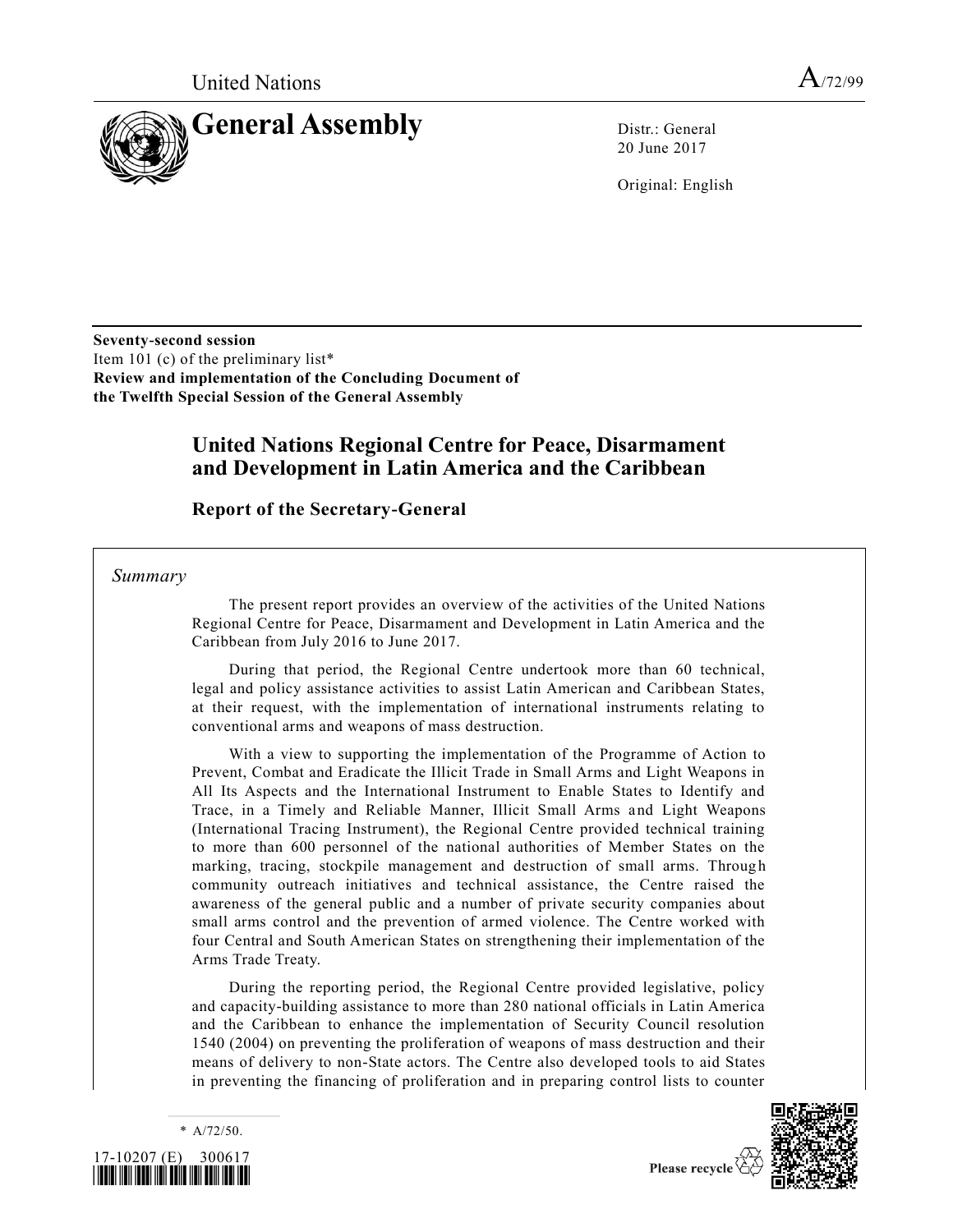the proliferation of weapons of mass destruction, and provided capacity-building assistance to prevent proliferation in the context of maritime and port security.

The Secretary-General expresses his gratitude to the Member States and other partners that supported the Regional Centre's operation and programmes with financial and in-kind contributions, in particular the host country, Peru, and calls upon those in a position to do so to make voluntary contributions to the Centre in order to sustain its activities in response to increasing requests for assistance and cooperation from Member States in the region.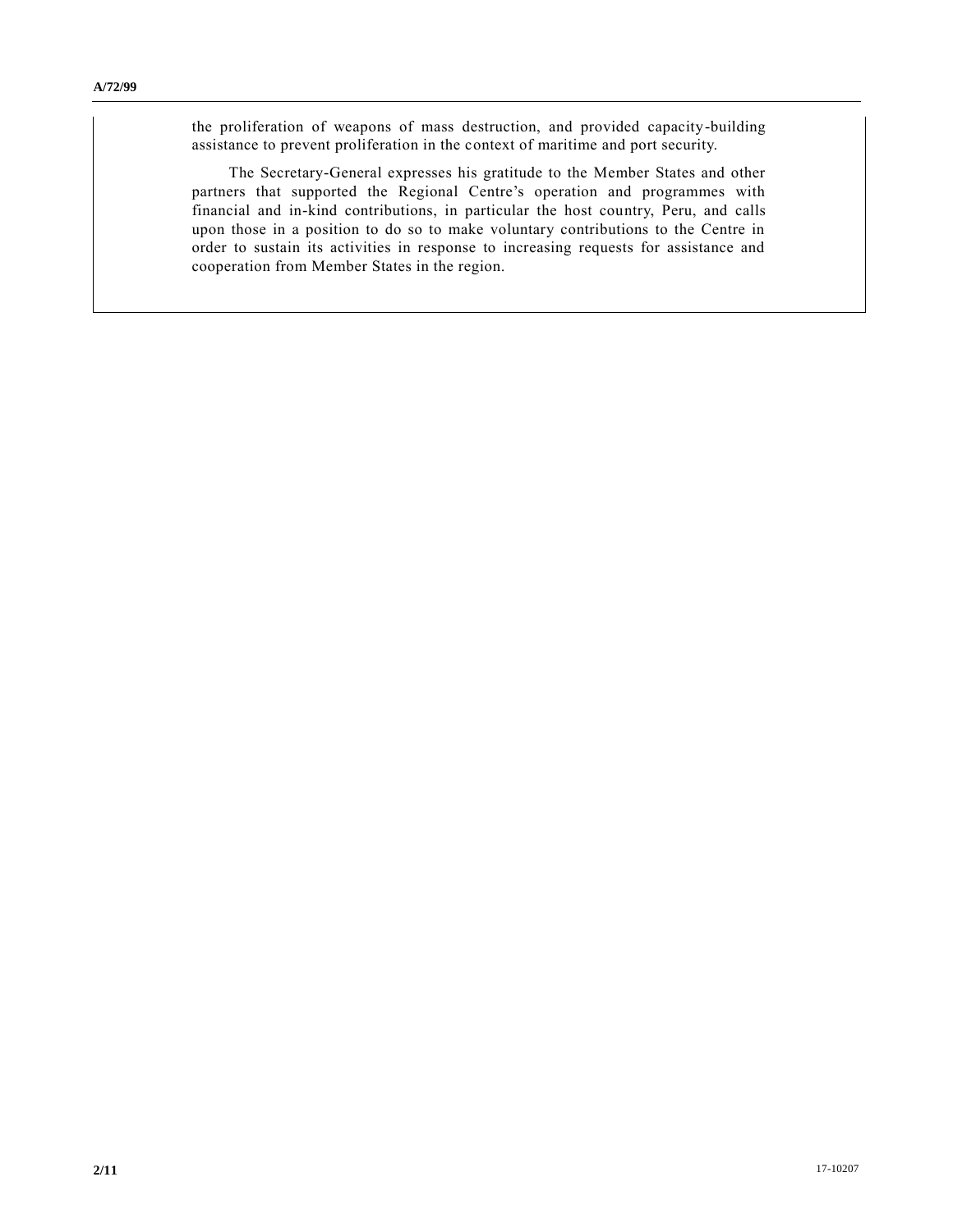## **I. Introduction**

1. In its resolution [71/77,](https://undocs.org/A/RES/71/77) the General Assembly reiterated its strong support for the role of the United Nations Regional Centre for Peace, Disarmament and Development in Latin America and the Caribbean in the promotion of peace, disarmament and development among its Member States, and encouraged the Centre to further develop programmes in all countries of the region in the important areas of peace, disarmament and development, and to provide, upon request and in accordance with its mandate, support for Member States' initiatives in those areas at the regional and subregional levels.

2. The General Assembly requested the Secretary-General to submit a report on the implementation of the resolution at its seventy-second session. In the present report, submitted pursuant to that request, the main activities carried out by the Regional Centre from July 2016 to June 2017 are highlighted. A financial statement on the status of the Trust Fund for the Centre in 2016 is contained in the annex to the present report.

## **II. Functioning and mandate**

3. The Regional Centre, located in Lima, was established in 1987, pursuant to General Assembly resolution [41/60](https://undocs.org/A/RES/41/60) J. It is mandated to provide, at their request, substantive support for the initiatives and other activities of the Member States in the region for the implementation of measures for peace and disarmament and for the promotion of economic and social development.

# **III. Main areas of activity**

4. During the reporting period, the Regional Centre undertook more than 60 technical, legal and training assistance activities to support the efforts by States in the region in their implementation of disarmament, arms control and non-proliferation instruments and adherence to international standards and norms in those fields.

5. With the adoption of the 2030 Agenda for Sustainable Development, the Regional Centre aligned its activities to support the realization of the Sustainable Development Goals, in particular Goal 16 ("Promote peaceful and inclusive societies for sustainable development, provide access to justice for all and build effective, accountable and inclusive institutions at all levels"). Within this context, the Centre launched a new project in Colombia, Honduras, Peru and Trinidad and Tobago to boost the participation of youth in the implementation of the 2030 Agenda. Furthermore, as part of a multi-agency project, the Centre worked with 800 adolescents in northern Peru to raise their awareness about the dangers of firearms. As part of that project, the Centre also lent technical assistance, resulting in the destruction of close to 10,000 confiscated weapons.

6. In support of the Programme of Action to Prevent, Combat and Eradicate the Illicit Trade in Small Arms and Light Weapons in All Its Aspects, the Regional Centre launched a new X-ray identification training tool in Central America for use by front-line law enforcement officials to combat weapons-trafficking through the postal system. In addition, the Centre bolstered State capacity to undertake forensic ballistic work, in nine Caribbean States, in alignment with the International Tracing Instrument. As part of a project to improve small arms control within the private security sector, the Centre helped to destroy more than 450 small arms held by private security companies and supported the secondary marking of more than 500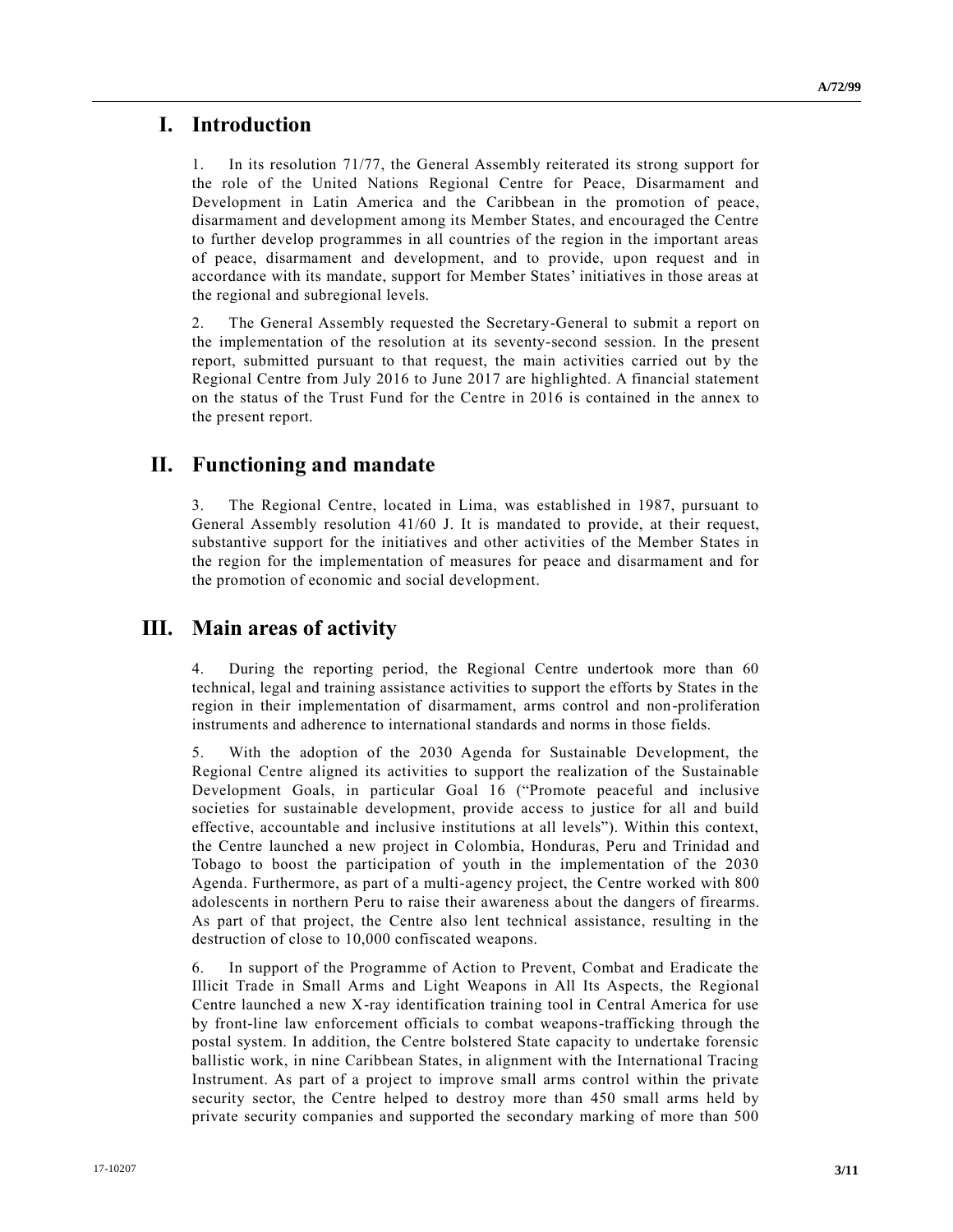weapons held by such companies, while training close to 250 Government officials and private security company personnel.

7. With a view to informing public debate, the Regional Centre published two new regional studies, one on the status of control over the private security sector, the other on the feasibility and impact of the use of less lethal weapons as alternatives to gun use.

8. In a significant development, the Regional Centre provided, upon the request of the United Nations Mission in Colombia, technical input into and guidance on the laying down of arms component of the Colombian peace process. That intervention marked the first time that the Centre provided assistance to a United Nations peace operation.

9. Likewise, the Regional Centre continued to impart training and technical assistance to more than 125 officials from four countries in Latin America in an effort to strengthen State implementation of the Arms Trade Treaty.

10. In order to support the implementation of Security Council resolution [1540](https://undocs.org/S/RES/1540(2004))  [\(2004\),](https://undocs.org/S/RES/1540(2004)) the Regional Centre assisted eight States in drafting new legislation and defining national priorities for voluntary national implementation action plans. The Centre also developed new technical guidelines on combating the financing of proliferation and adopting national control lists to support States' efforts to counter the proliferation of weapons of mass destruction.

11. Furthermore, the Regional Centre also continued its efforts to promote the participation of women in disarmament, arms control and non-proliferation initiatives, in line with General Assembly resolution [65/69](https://undocs.org/A/RES/65/69) on women, disarmament, non-proliferation and arms control. Overall, 40 per cent of the participants in the Centre's activities were women, an increase from the previous reporting period.

### **A. Public security programme**

#### **1. Youth: agents of change to advance the 2030 Agenda for Sustainable Development, including the Sustainable Development Goals**

12. The 2030 Agenda recognizes that "children and young women and men are critical agents of change". In support of this, the Regional Centre, in collaboration with the United Nations Volunteer programme, launched a project to create spaces for young people to enhance their knowledge of Sustainable Development Goal 16 and engage in meaningful dialogue on peace, security and civic participation. Four countries (Colombia, Honduras, Peru and Trinidad and Tobago) are partnering with the Centre to develop the first set of community-based indicators for Sustainable Development Goal target 16.4 ("By 2030, significantly reduce illicit financial and arms flows, strengthen the recovery and return of stolen assets and combat all forms of organized crime").

13. The link between youth and peace and security issues was also maintained throughout a multi-agency project in northern Peru, in August 2016, during which the Regional Centre gathered 800 adolescents for theatrical dance performances to raise their awareness about the dangers of firearms use. Through artistic dance and urban music, the young performers recreated stories epitomizing the impact of firearm use on local communities.

14. The project likewise contributed to the empowerment and security of youth and women through exploratory dialogue, in particular on the gender-specific impact of armed violence, with community-based stakeholders. In support of that approach, in July 2016, the Centre shared its accumulated expertise on prevention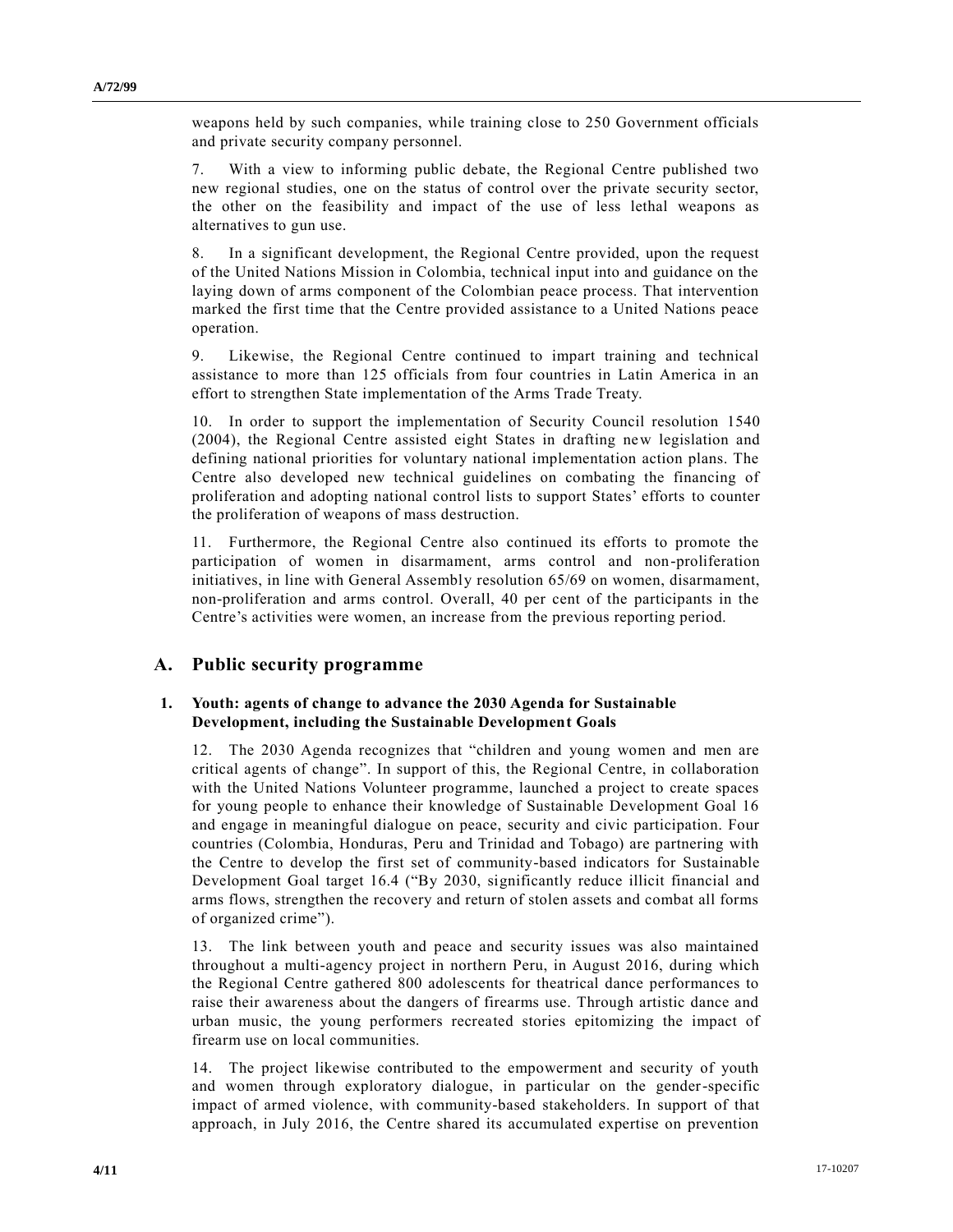strategies to address armed violence at a seminar on reducing the elevated levels of violence in Peru's northern city of Trujillo.

15. This multifaceted project also encompassed collaboration with the national law enforcement community and the national regulatory entity for security services, firearms, ammunition and explosives for civil use of Peru, resulting in the destruction of close to 10,000 weapons. That activity, which coincided with Small Arms Destruction Day, 9 July 2016, showcased the ongoing efforts of Peru to rid vulnerable communities of confiscated weapons and reduce the risk of their diversion and misuse.

#### **2. Combating weapons trafficking through the postal service**

16. For well over two decades, the law enforcement community across the region has both provided and received technical assistance from the Regional Centre. During the period covered by the present report, the Centre continued to work with front-line responders to mitigate the diversion of weapons through training initiatives and the provision of practical tools.

17. In March 2017, 40 Costa Rican law enforcement officials benefited from specialized training to facilitate the detection and interception of small arms, parts, components and ammunition that are trafficked through the post. The course made use of the Regional Centre's newest training tool: an X-ray identification guide developed in collaboration with the Switzerland-based Center for Adaptive Security and Research Applications. The pioneering guide provides postal and customs agents with the ability to detect and identify weapons that are shipped illicitly through the postal service. The guide will help to counter this new trafficking modality, which to date has been virtually uncontrolled.

18. In a clear example of the impact of the Regional Centre's course, Costa Rican authorities who had participated in the training later intercepted two packages, containing a total of 20 rifle magazines being trafficked through the post. The Centre is collaborating with the Universal Postal Union and the Postal Union for the Americas, Spain and Portugal to expand the course, and during the reporting perio d received numerous requests from other States in the region for such training.

### **3. Improving small arms tracing capacity**

19. The Regional Centre continued to support the strengthening of national firearms ballistics systems in eight Caribbean States (Bahamas, Barbados, Belize, Dominican Republic, Guyana, Jamaica, Saint Kitts and Nevis, and Trinidad and Tobago) in order to combat illicit trafficking in small arms, light weapons and ammunition. The main goals of the project are to standardize national forensic ballistic practices and strengthen regional information-sharing networks with the aim of reducing impunity in cases of illicit firearms use and trafficking. This assistance also contributed substantively to State implementation of both the Programme of Action and the International Tracing Instrument.

20. Within the framework of this project, a regional meeting on forensic ballistics was held in December 2016 in Port of Spain, in cooperation with the Government of Trinidad and Tobago and the Caribbean Community Implementing Agency for Crime and Security. The participants highlighted the importance of quality management systems in laboratories, in support of the Regional Integrated Ballistic Information Network. The meeting was attended by 40 national representatives of 15 Caribbean States.

21. Within the reporting period, the Regional Centre also provided basic laboratory materials and high-tech equipment to firearms examiners and laboratory technicians,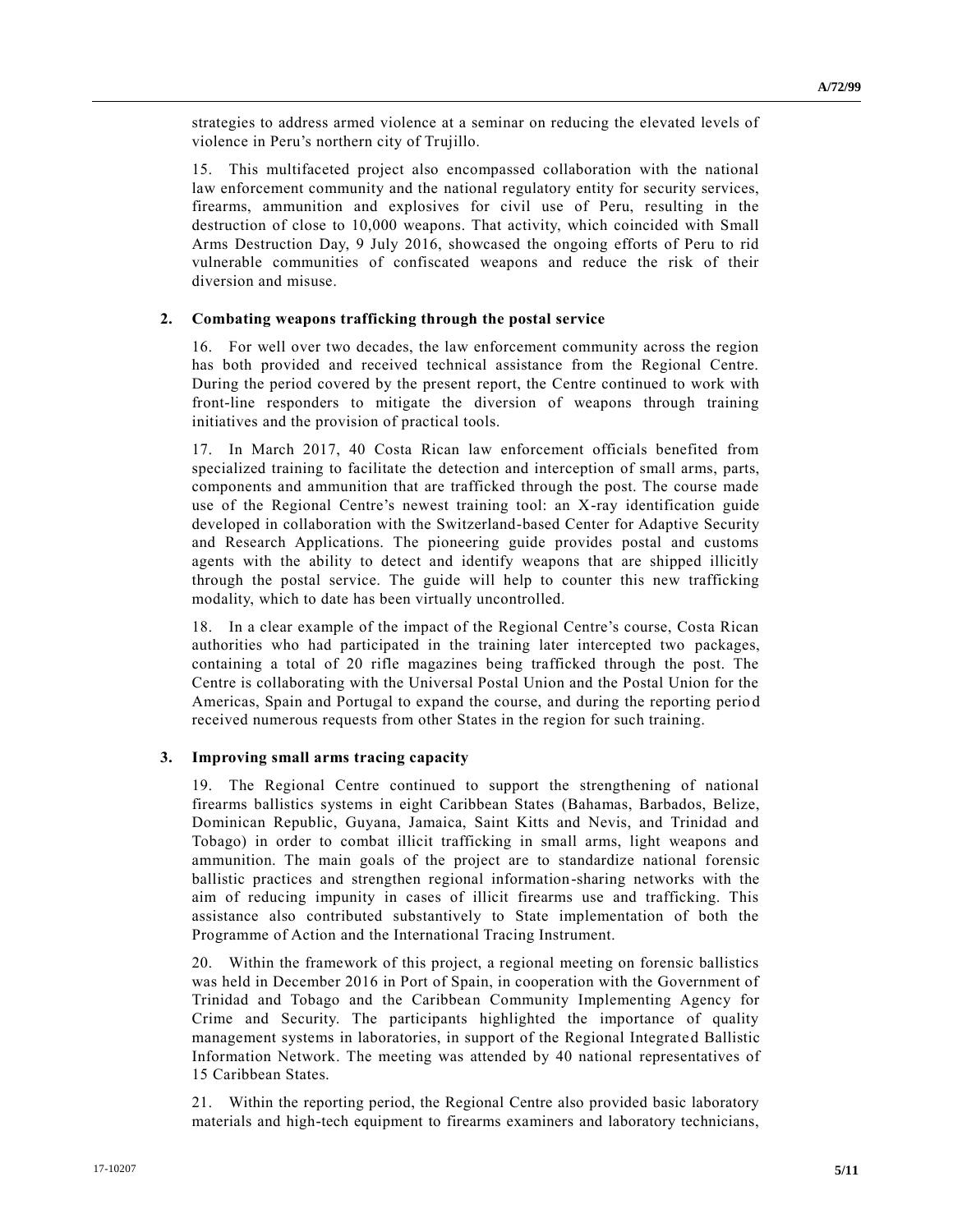along with on-site and online training, and facilitated the incorporation of 17 standard operating procedures into national systems. Fifty firearms examiners received an assessment tool, in order to be able to continuously improve their work-related competencies.

22. The overall impact of forensic ballistics project interventions during the reporting period includes substantial improvements in the working conditions of firearms examiners as related to health and safety and in the security and organization of their workspaces, along with increasing the capacity of firearms examiners and laboratory technicians to efficiently manage the evidence entering the laboratories, in keeping with international standards.

#### **4. Promoting small arms control practices among private security companies**

23. International standards have also paved the way for a joint project intended to strengthen the capacities of the Governments of Member States to control small arms under the ownership of private security companies and promote good governance in that sector. The project, which is implemented in conjunction with the Geneva Centre for the Democratic Control of Armed Forces, is aimed at addressing the ongoing increase in the privatization of security in the region through support for the application of the International Small Arms Control Standards, the International Ammunition Technical Guidelines and the International Code of Conduct for Private Security Service Providers.

24. As a result of the success of the project's first phase of implementation in El Salvador and Peru, it was expanded to include Costa Rica and Guatemala. Activities in Costa Rica led to the destruction, in April 2017, of more than 450 weapons held by 17 different companies, representing the first time that private security companies in Costa Rica voluntarily destroyed weapons. Legal assistance to national authorities as regards private security legislation and small arms control also fed into policy debates in Costa Rica and the legislative reform of private security company oversight and control.

25. Assistance to all beneficiary States also included seminars on a range of topics, including the use of force, and technical training sessions for project stakeholders, along with assessments of private security company-owned armouries and storage facilities, reaching close to 250 Government officials and private security company personnel.

26. In furtherance of the implementation of the International Tracing Instrument, the Regional Centre also supported the secondary marking of more than 500 private security company weapons in Costa Rica to improve the inventory management of the companies' weapons and, hence, increase the possibility of tracing them.

27. A joint study undertaken by the project's implementers, released in October 2016, contains recommendations on the approaches that States and private security companies could follow to strengthen the regulation, oversight and operations of the armed private security sector in Latin America and the Caribbean for the improved security of citizens in general. It also explores whether employees of private security firms need to be armed in order to deliver their services effectively.

28. In further contribution to this and other intense debates under way in the region, the Regional Centre engaged in exploratory research on the legality, feasibility and impact of using less lethal weapons as alternatives to using guns. The study findings were presented in Peru, in December 2016, and in Colombia, in April 2017. The results of the research provide a solid, evidence-based starting point for regulating the use of less lethal weapons by security sector companies in the region.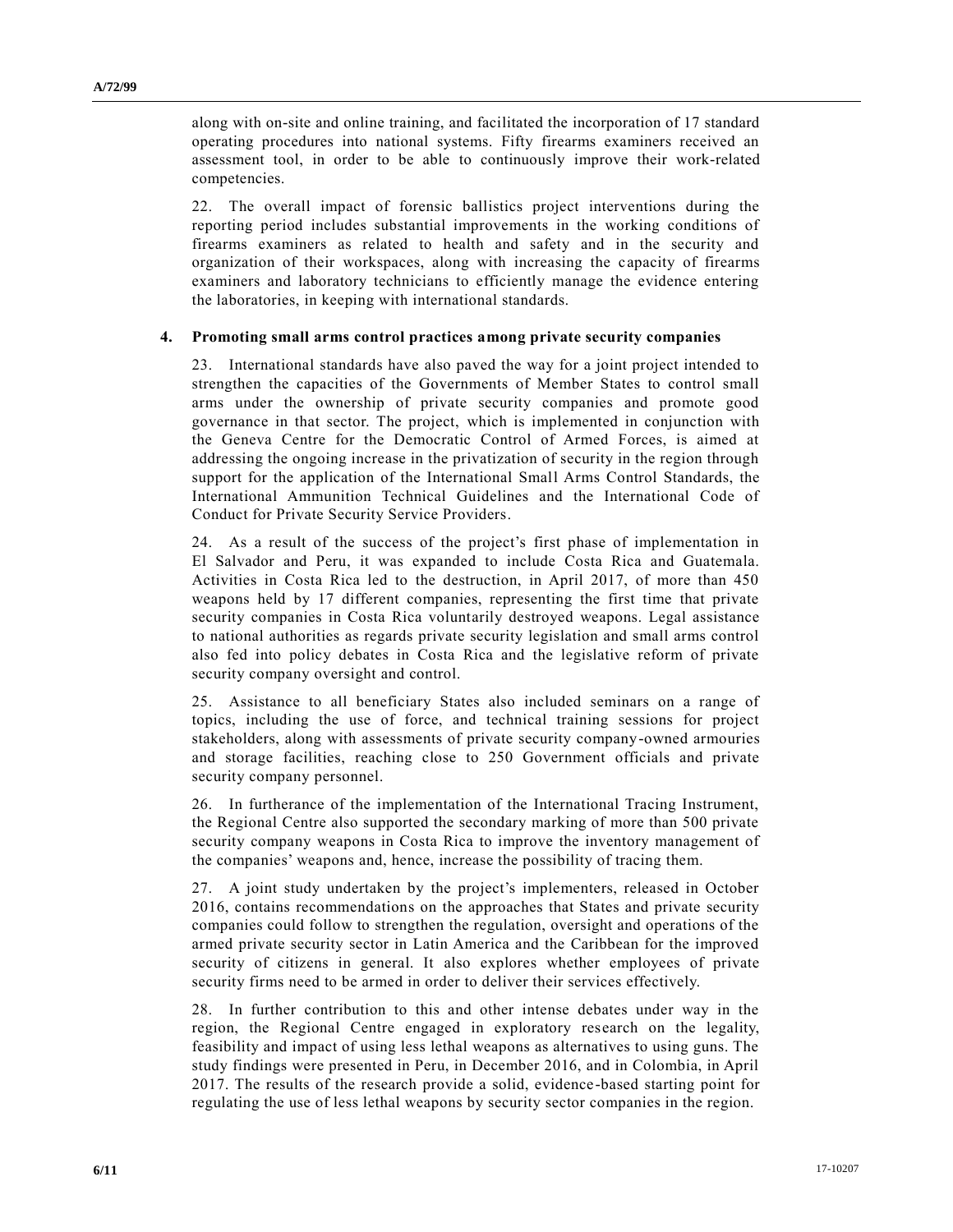### **5. Supporting the peace process in Colombia**

29. The United Nations Mission in Colombia sought assistance from the Regional Centre to contribute to the "laying down of arms" component of the historic peace process negotiated between the Colombian Government and the Revolutionary Armed Forces of Colombia-People's Army. The Centre initially offered support in the form of technical advice to the Mission in February 2017. To date, the Centre has provided input into technical and logistical planning for the laying down of arms and shared its expertise on methods and techniques for the deactivation of small arms and light weapons.

30. This initiative represents the first time that the Office for Disarmament Affairs, including its three Regional Centres, has contributed to a formal laying down of arms. The technical operating procedures developed by the Centre, which are based on international standards and best practices, such as the International Small Arms Control Standards and the United Nations SaferGuard programme's International Ammunition Technical Guidelines, have been applied throughout the implementation of the peace agreement.

## **B. Supporting the implementation of multilateral instruments relating to conventional arms and weapons of mass destruction**

#### **1. Arms Trade Treaty**

31. The Regional Centre continued to lend support to strengthening State implementation of the Arms Trade Treaty through training courses and technical assistance provided to more than 50 national officials. In Colombia, the Centre helped to put into practice the Arms Trade Treaty provision calling for an "effective and transparent national control system" by convening, in April 2017, a technical seminar for Government officials to increase their understanding of international arms transfers and export risk assessment procedures. The Ministry of Foreign Affairs, along with the Ministry of Defence, is leading efforts towards the adjustment of national procedures for an effective implementation of the Treaty once it is ratified by the Government of Colombia.

32. The Regional Centre also organized, in January 2017, a national round table in Guatemala for personnel of the national authority in charge of arms trade controls. At the round table, guidelines were provided on the creation and main functions of a national control authority responsible for arms trade, in compliance with the provisions of the Treaty.

33. International partners continued to call on the Regional Centre to share its expertise relating to the Arms Trade Treaty. For instance, the Stockholm International Peace Research Institute and the Centre embarked on a joint initiative to develop an interactive database to map Arms Trade Treaty-related activities in the region with a view to identifying trends and gaps in assistance and thus bolstering the impact of future assistance. The German Federal Office for Economic Affairs and Export Control, in the context of its efforts to support the European Union Arms Trade Treaty outreach project, continued to look to the Centre to contribute to national dialogue on the development of Treaty road maps, with a particular focus on licensing structures and maintaining export control lists.

### **2. Security Council resolution [1540 \(2004\)](https://undocs.org/S/RES/1540(2004))**

34. The Regional Centre provided support to nine States in the region in their implementation of Security Council resolution [1540 \(2004\).](https://undocs.org/S/RES/1540(2004)) The support included the creation of an innovative guide and tools, legal and technical assistance in updating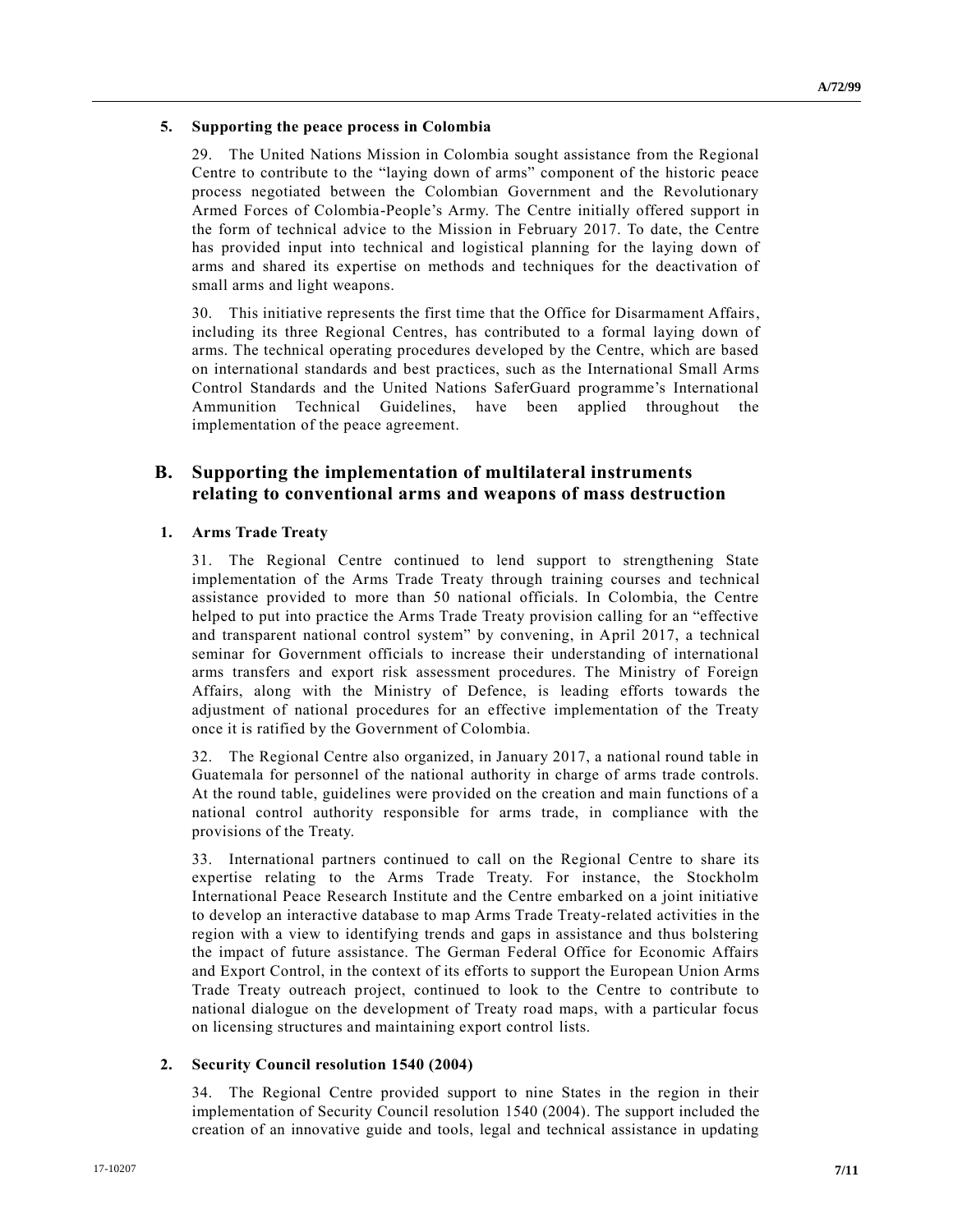legislative frameworks and assistance to States in defining national priorities for the implementation of the resolution. Practical training initiatives were also devised for effective response to weapons of mass destruction-related incidents at maritime ports.

35. The Regional Centre launched a first-of-its-kind guide to preparing control lists during a regional seminar on implementing resolution [1540 \(2004\),](https://undocs.org/S/RES/1540(2004)) co-organized with the Organization of American States and held in Peru, in April 2017. That guide, which contains a focus list of weapons of mass destruction in the Caribbean region to facilitate the practical implementation of the control lists within a national context, identifies all the items from the main strategic trade control regimes that are recommended for inclusion in a national control list that complies with resolution [1540 \(2004\).](https://undocs.org/S/RES/1540(2004)) The new tool will assist in the adoption of national control lists, thus contributing to the standardization of control measures throughout the region. The Centre benefited from the expert peer review by the World Customs Organization of the final version of the guide's components.

36. Tackling the financing of proliferation has become a priority for many countries seeking to address the proliferation of weapons of mass destruction. To that end, in November and December 2016, the Regional Centre provided legal support to the Government of Trinidad and Tobago in its drafting of proliferation financing laws, through drafting workshops. The classes were focused on the creation of new offence provisions to criminalize the financing of proliferation and introduce new penalties for such activities. Emphasis was placed on broadening the function, role and scope of the legal powers of the Financial Intelligence Unit of Trinidad and Tobago to enable regulation of the financing of proliferation and terrorism in addition to money laundering.

37. The Regional Centre held national a round table in Belize, in December 2016, Trinidad and Tobago, in December 2016, and Peru, in March 2017, to help States in identifying priorities for national implementation action plans to strengthen the implementation of resolution [1540 \(2004\).](https://undocs.org/S/RES/1540(2004)) The action plans are currently in their final phase of development and are expected to be presented formally to the Security Council Committee established pursuant to resolution [1540 \(2004\)](https://undocs.org/S/RES/1540(2004)) in 2017.

38. In order to launch its assistance relating to resolution [1540 \(2004\)](https://undocs.org/S/RES/1540(2004)) in Suriname, the Regional Centre conducted a national legal study evaluating the current status of that country's legislative implementation of the resolution. The findings and recommendations of the study were presented to a broad audience of Government stakeholders in April 2017, at a national round table held in Paramaribo. The legal study will provide a strong basis to assist the country in the preparation of its national implementation action plan, which is intended to commence in June 2017 with the Centre's support.

39. In collaboration with the International Maritime Organization, the Regional Centre organized, in December 2016, tabletop exercises in the Dominican Republic on risk management in the maritime domain. Twenty-five national authority personnel participated in the exercises. Crisis and risk management training, together with the development of protocols and contingency plans, were highlighted by the beneficiary State as priorities in the field of maritime security and in preventing the proliferation of weapons of mass destruction.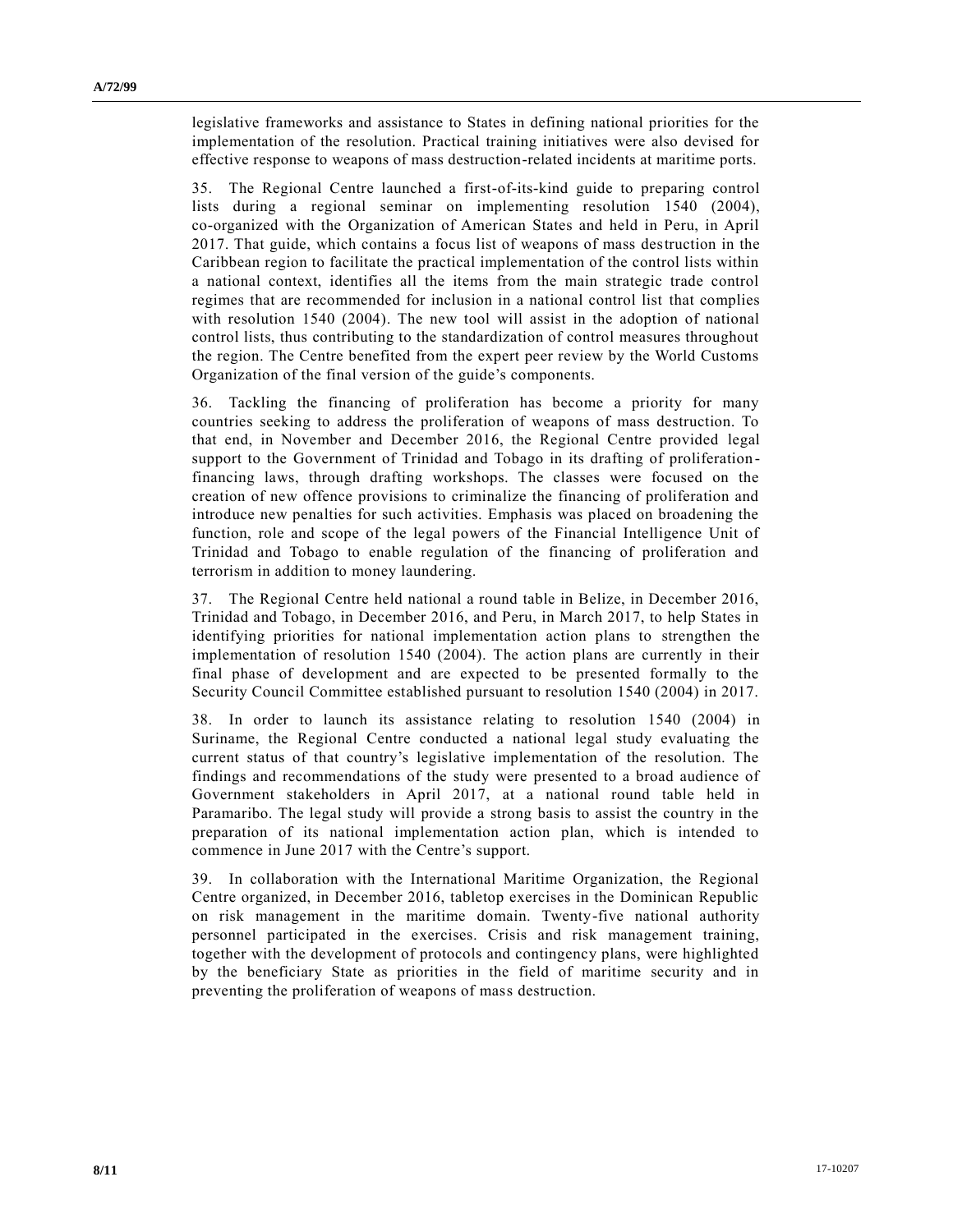## **IV. Financial situation, staffing and administration**

## **A. Financial situation**

40. The Regional Centre was established pursuant to General Assembly resolution [41/60](https://undocs.org/A/RES/41/60) J on the basis of existing resources and voluntary contributions. In 2016, voluntary contributions to the Trust Fund of the Centre were received in the amount of \$2,190,894. Information on the status of the Trust Fund for 2016 is contained in the annex to the present report.

41. The Secretary-General expresses his gratitude to the Governments of Canada, Germany, Guyana, Mexico and the United States of America for their financial contributions. Those contributions enabled the Regional Centre to continue to assist Member States in the region, at their request. He also expresses his appreciation to the Government of Peru for the long-standing financial and political support that it provides in its capacity as host country to the Centre.

42. The Secretary-General continues to encourage financial and in-kind contributions to the Regional Centre from Latin American and Caribbean States as a clear indication of the value that Member States attribute to the Centre's expertise and technical assistance.

43. The Secretary-General thanks all States and partners for their generous contributions to and support for the Regional Centre and encourages their ongoing support to ensure that the Centre can continue to provide technical and capacitybuilding assistance to Member States in the region, at their request, in fulfilment of its mandate.

## **B. Staffing and administration**

44. The regular budget of the United Nations funds the posts of one Senior Political Affairs Officer/Director of the Centre (P-5), one Political Affairs Officer (P-3) and one General Service staff member (G-7 Local level).

45. Project personnel posts are funded through voluntary contributions. During the reporting period, cooperation between the Regional Centre and the United Nations Volunteers programme continued. The Centre recruited additional programmatic support personnel for its public security and non-proliferation and arms control programmes, including the aforementioned operational forensic ballistics project in the Caribbean and the private security project in Latin America. International consultants were contracted to assist with the creation of new tools and guides aimed at supporting the implementation of instruments relating to weapons of mass destruction, including Security Council resolution [1540 \(2004\).](https://undocs.org/S/RES/1540(2004))

## **V. Conclusion**

46. During the reporting period, the Regional Centre engaged in more than 60 substantive activities to support States in their implementation of the Programme of Action on Small Arms, the International Tracing Instrument, the Arms Trade Treaty and Security Council resolution [1540 \(2004\).](https://undocs.org/S/RES/1540(2004))

47. The Regional Centre continued to expand its technical assistance in areas ranging from small arms and ammunition tracing and combating trafficking to improving physical security and stockpile management. The Centre also continued to support States in the strengthening of national frameworks on import and export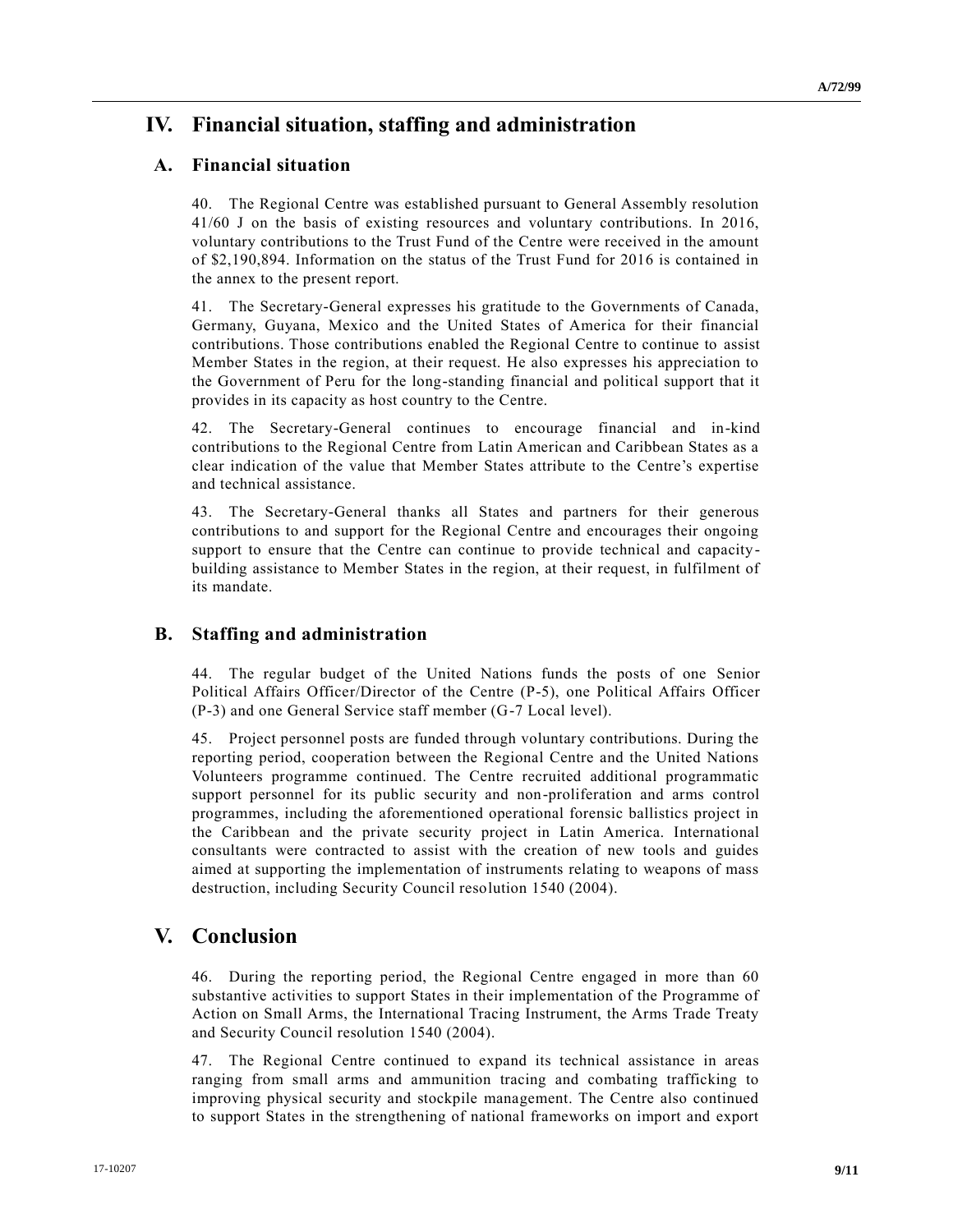controls for conventional weapons and dual-use goods. The Centre supported States in their efforts to prevent the proliferation of weapons of mass destruction through the provision of legal assistance and capacity-building workshops, including on maritime and port security.

48. The Regional Centre promoted the participation and role of women in disarmament, non-proliferation and arms control by ensuring that women make up at least 25 per cent of the participants at all its events, reaching approximately 800 women during the reporting period.

49. The Secretary-General again calls upon those Member States and other partners in a position to do so to provide the Regional Centre with the financial and in-kind support, including direct financial contributions from Latin American and Caribbean States, necessary for it to continue to carry out its mandate effectively and serve the needs of Member States in the region. The Secretary-General also encourages States to continue to fully utilize the Centre's expertise and experience in their joint efforts to promote peace, security and disarmament in the region.